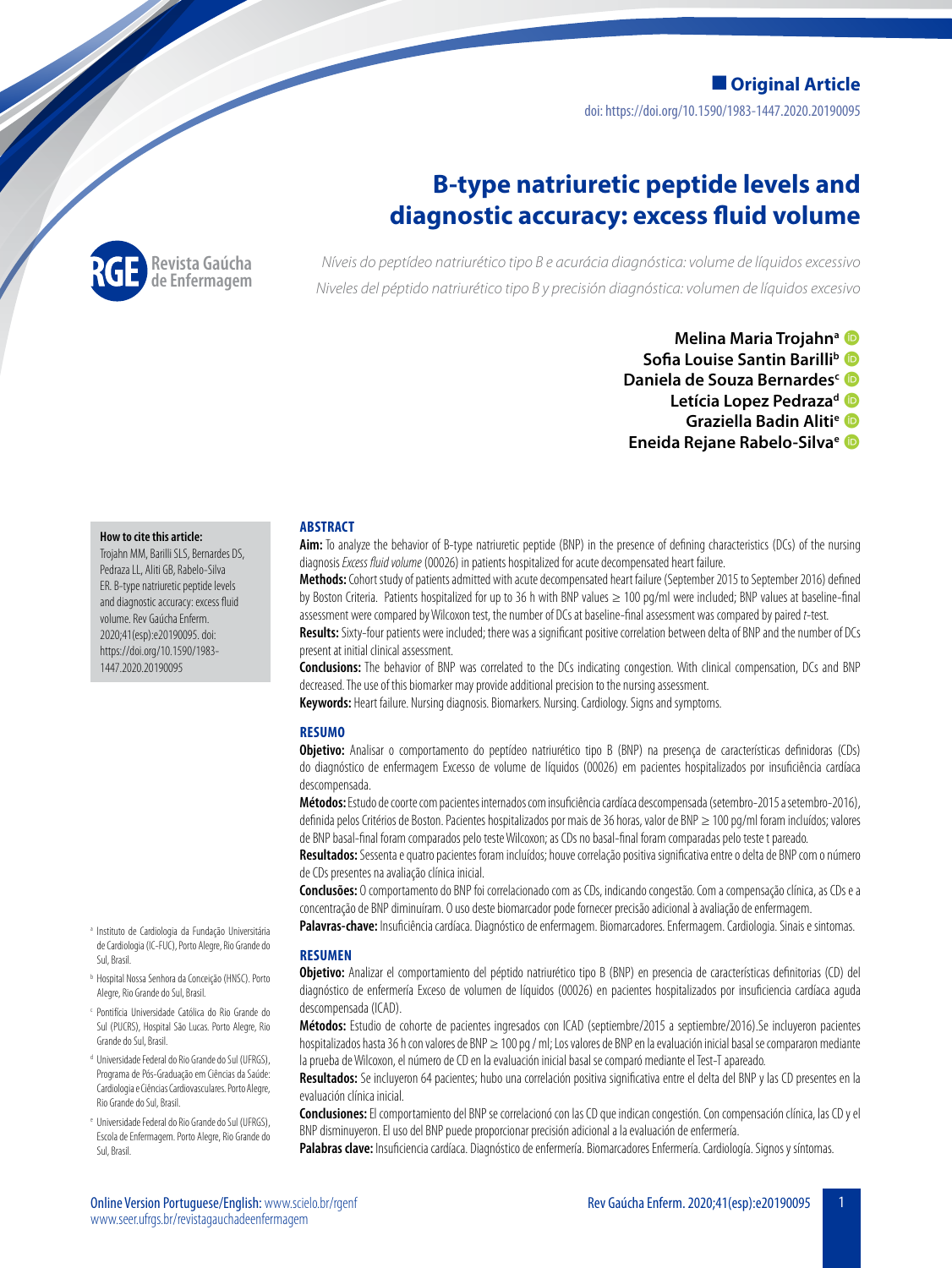# **INTRODUCTION**

In Brazil, acute decompensated heart failure (ADHF) ac-counts for a substantial portion of hospital admissions<sup>([1](#page-5-0))</sup> Heart . failure (HF) itself is one of the leading causes of morbidity and mortality worldwide, affecting 26 million people in the last five years<sup>([2](#page-5-1)[–3](#page-5-2))</sup>, 15 million in Europe alone<sup>[\(3](#page-5-2)–[4\)](#page-5-3)</sup> .

Clinical congestion, composed of dyspnea, edema, hepatojugular reflux, and jugular venous distension, is the most common manifestation in patients admitted to emergen-cy services for ADHF<sup>(5-[6\)](#page-5-5)</sup>. Studies conducted at emergency departments and HF clinics, where patients often present with these signs and symptoms, indicate that the nursing diagnosis (ND) "Excess fluid volume" is often established<sup>(7-[8](#page-5-7))</sup>. These findings were validated in a study of patients with decompensated HF in an emergency setting, indicating that these clinical manifestations are indeed present in the clinical examination performed by nurses<sup>([5\)](#page-5-4)</sup>. Although the ND "Excess fluid volume" (EFV) is accurate for congested patients, it has been suggested by nurses that these signs and symptoms can also reflect conditions of the respiratory system, thus compromising diagnostic accuracy $\sigma$ .

Recently, a report on the state of the art of early treatment of ADHF demonstrated that medical team decisions upon arrival at the emergency department have a direct impact on morbidity and mortality. The authors showed that 80% of patients with ADHF presented with defining characteristics of congestion, including presence of third heart sound, dyspnea, orthopnea, positive hepatojugular reflex, jugular vein distension, edema, and paroxysmal nocturnal dyspnea. In this study, the importance of biomarkers – especially B-type natriuretic peptide (BNP) and N-terminal pro-brain natriuretic peptide (NT-proBNP) – was emphasized because they helped improve diagnostic accuracy and speed<sup>([6\)](#page-5-5)</sup>. .

Given the importance of establishing a precise diagnosis so that nursing interventions are effective and good patient outcomes are achieved, the possibility of incorporating into the nursing process tools that could corroborate diagnostic accuracy at the bedside must be considered. An accurate diagnosis reflects the patient's real state because it is found through the knowledge and history of the patient, allowing the nurse to plan strategies that have a better prediction capacity for a given diagnosis<sup>[\(11\)](#page-6-0)</sup> In the specific case of EFV, one biomarker in particular has been widely studied in the last two decades: BNP, which can be used to distinguish cardiac dyspnea from pulmonary dyspnea<sup>[\(5,](#page-5-4)[9–](#page-5-8)[10](#page-6-1))</sup>.

To improve the accuracy of diagnosis, ND should be based not only on patients' clinical parameters, but also on laboratory and imaging findings<sup>[\(11](#page-6-0)-12)</sup>. In this perspective, we understand that the use of biomarkers, such as BNP, can corroborate diagnostic accuracy in the clinical assessment of patients with congestive HF<sup>[\(3](#page-5-2)[,13](#page-6-3))</sup>. .

Within this context, this study was designed to analyze the behavior of B-type natriuretic peptide in the presence of defining characteristics of the nursing diagnosis *Excess fluid volume* (00026) in patients hospitalized for acute decompensated heart failure. Our hypothesis was that BNP level might be added as a new defining characteristics (DC) to this ND.

# **METHODS**

This was a cohort study with prospective data collection, developed in a master dissertation entitled Behavior of the B-type natriuretic peptide marker and its relation to the nursing diagnosis Excess Fluid Volume in patients hospitalized for decompensated heart failure. These patients were included in an emergency department and inpatient units of a public, university-affiliated hospital in Southern Brazil. The data collection period lasted approximately 12 months (from September 2015 to September 2016).

Inclusion criteria were adult patients with systolic HF or HF with preserved ejection fraction (HFpEF) with a diagnosis of ADHF who met the Boston Criteria with a score of 8 or higher<sup>[\(14\)](#page-6-4)</sup>. These criteria include patient history, physical examination findings, crackles, and chest X-ray findings. Each category carries a maximum score of 4 points (item score of the highest category value). The diagnosis of ADHF can be classified as "definitive" (8 to 12 points), "likely" (5 to 7 points), or "unlikely" (4 points or less)<sup>[\(14\)](#page-6-4)</sup>.

Besides the Boston criteria, patients hospitalized for up to 36 h with BNP values  $\geq 100$  pg/ml were included; those with infectious conditions, obesity and impaired renal function were excluded due to potential impact of these factors on BNP levels.

After daily screening, the team, which was composed of HF nurses and nursing students trained for this stage, invited patients to participate in the study. Those who agreed and signed an informed consent form were assessed for eligi-bility by the Boston Criteria<sup>([14\)](#page-6-4)</sup>. After clinical assessment, a 3-ml sample of blood was collected for BNP measurement. Clinical assessment and blood collection occurred within 36 h of hospital admission and were repeated at final patient assessment (at discharge or 7 days after study inclusion, whichever came first). Clinical data – New York Heart Associ-ation (NYHA) classification<sup>([15](#page-6-5))</sup>, HF etiology, comorbidities, left ventricular ejection fraction, and current medications – and sociodemographic characteristics were also collected by a researcher, nurse specialist in cardiology. Additional data were obtained from patients' medical records when unavailable at the time of interview.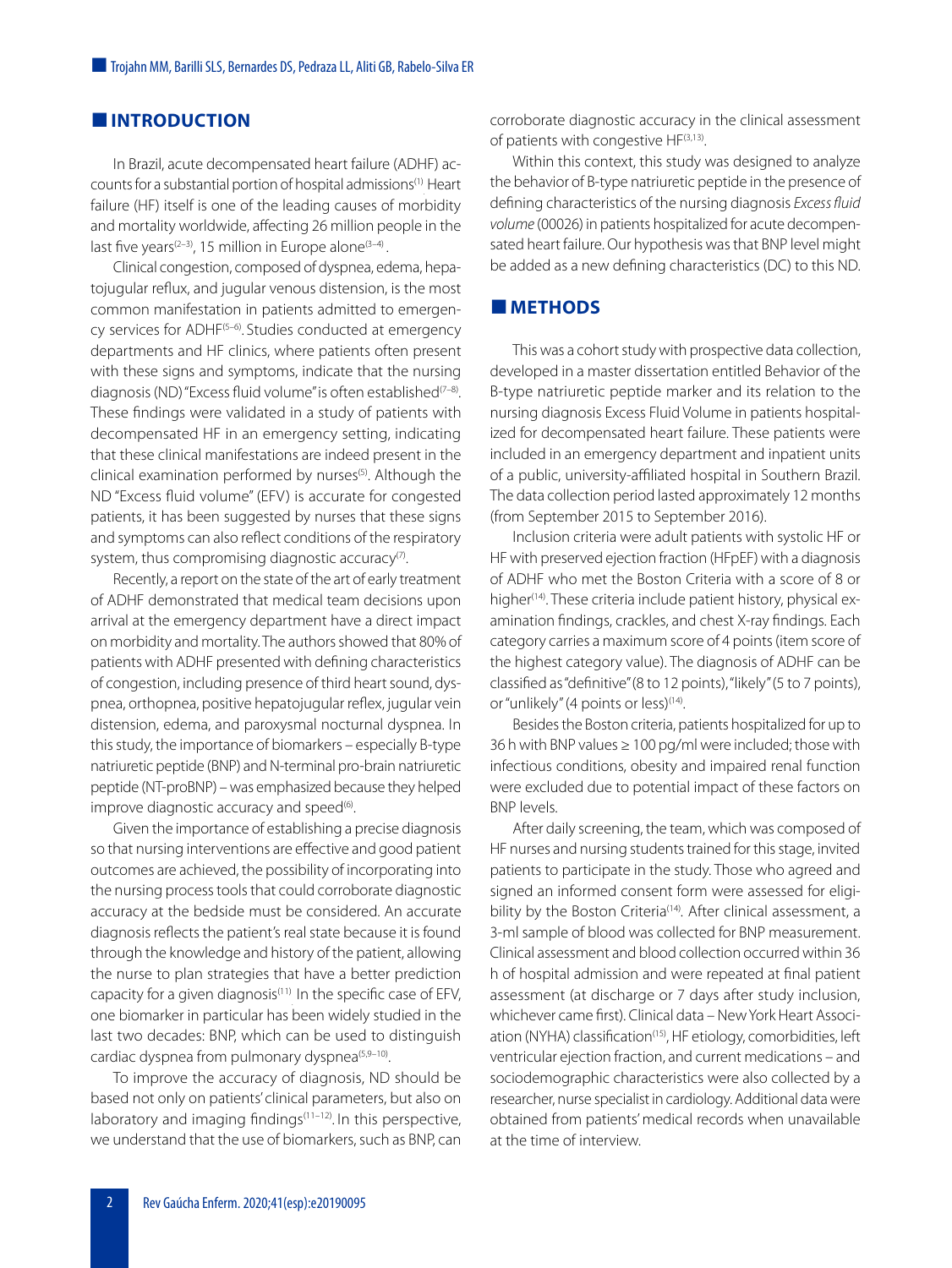The sample size, estimated on the basis of a 0.4 correlation between BNP levels and the number of DCs present at clinical assessment, with a 5% significance level and 80% statistical power, was calculated as 47 patients at least.

Pursuant to a previous clinical validation study conducted by nurse specialists in cardiology to test for the presence of the primary defining characteristics (dyspnea, orthopnea, edema, positive hepatojugular reflex, paroxysmal nocturnal dyspnea, pulmonary congestion, and increase in central venous pressure) and secondary defining characteristics (weight gain, hepatomegaly, jugular vein distension, crackles, oliguria, low hemoglobin count, and anemia) of ND *Excess*  fluid volum<sup>[\(5](#page-5-4))</sup>. These are described below as listed in the NANDA-International (NANDA-I) classification<sup>[\(11](#page-6-0))</sup>, as well as their definitions and the new DCs validated and included in the 2015-2017 edition of NANDA-I: hepatomegaly and paroxysmal nocturnal dyspnea<sup>([5,](#page-5-4)[11](#page-6-0))</sup>.

BNP values were obtained from laboratory records after each patient's final assessment. The reference range for BNP is <100 pg/ml for patients not diagnosed with ADHF and > 400-500 pg/ml for patients with confirmed ADHF<sup>[\(3](#page-5-2)[,12](#page-6-2))</sup>. BNP levels were checked by the team at the end of patient follow-up to avoid a selection bias.

Statistical analyses were carried out in SPSS version 20.0. The Shapiro-Wilk test was used to test for normality of data distribution. Continuous variables were expressed as mean and standard deviation or median and interquartile range as appropriate. Categorical variables were expressed as absolute and relative frequencies. Spearman's rank correlation coefficients were used to calculate the relationship between the number of primary and secondary DCs of *Excess fluid volume* and the delta-BNP (variation of BNP´s values). BNP values at baseline and at final assessment were compared using the Wilcoxon signed-rank test, while the number of DCs present at baseline vs. at final assessment was compared through a paired *t-*test. A p- value < 0.05 was considered statistically significant.

The study was approved by the institutional Research Ethics Committee under number 150.362 (CAAE: 47661315200005327).

# **RESULTS**

We evaluated 64 adults. The patients were predominantly elderly (age 69  $\pm$  13 years) and male (n=34, 53%). Mean LVEF was  $50 \pm 16$ %. The most common HF etiologies were hypertension (39%) and ischemic heart disease (36%). Patient weight declined during the hospitalization period (78  $\pm$  20 kg at admission vs. 75  $\pm$  20 at final assessment), as did the Boston score (10 [8-11] at admission vs. 5.5 [4-7] at final

assessment). The median length of stay was 7 (4-17) days, and hypertension was the most prevalent comorbidity (81%).

There was a moderate and significant positive correlation between delta-BNP٭ and the number of DCs of *Excess fluid volume* present at baseline clinical assessment (r = 0.304,  $p = 0.018$ ). Figure 1.

Median BNP٭ values reduced significantly from baseline to final assessment (381 [202-707] pg/ml vs. 309 [180-640] pg/ml respectively,  $p = 0.012$ ). Figure 2.

The figure 3 shows the frequencies of the primary and secondary DCs of the nursing diagnosis *Excess fluid volume* at baseline and at final patient assessment. The decline in frequency observed for most DCs is consistent with improvement of congestion over the course of hospitalization.

In a quantitative analysis of the DCs of *Excess fluid volume*, a reduction in the number of DCs present over the course of hospitalization was also observed, from  $11 \pm 3$  at admission to  $7.5 \pm 3$  at final assessment ( $p < 0.001$ ). Figure 3.

## **N**DISCUSSION

This was the first study conducted in a real-world clinical setting to analyze the behavior of BNP levels in peripheral blood and their relationship with the nursing diagnosis *Excess*  fluid volume in patients with ADHF. Our findings demonstrate that, during the course of hospitalization and treatment for ADHF, as well as a reduction in the number of DCs that indicate systemic venous congestion, this biomarker – indicative of high pressures – also decreased in peripheral blood as the patients became less congested. The correlation between the delta-BNP and the number of DCs of *Excess fluid volume*  present at initial clinical assessment was positive, moderate, and significant. Similarly, quantitative evaluation of DC and BNP showed a significant reduction from baseline to final assessment.

The DCs of the diagnosis *Excess fluid volume* have been clinically validated in patients admitted for ADHF, i.e., the same population studied in this study<sup>([5\)](#page-5-4)</sup>. Evidence has shown that these DCs are actually indicative of systemic venous congestion, and that their presence denotes heavily decompensated HF due to congestive conditions[\(3](#page-5-2)[,6](#page-5-5)**) .**

High BNP values also made the ND Excess fluid volume more accurate in this sample and can confirm the diagnosis of Clinical improvement, indicated by the reduction in BNP values from baseline to final assessment, indicates the importance of clinical evaluation by nurses. Initial assessment of patients with ADHF in the emergency department plays a decisive role in treatment<sup>[\(13,](#page-6-3)[16](#page-6-6))</sup>. Several studies have noted the importance of combining bedside clinical assessment with BNP measurements<sup>[\(9](#page-5-8)[,13\)](#page-6-3)</sup>.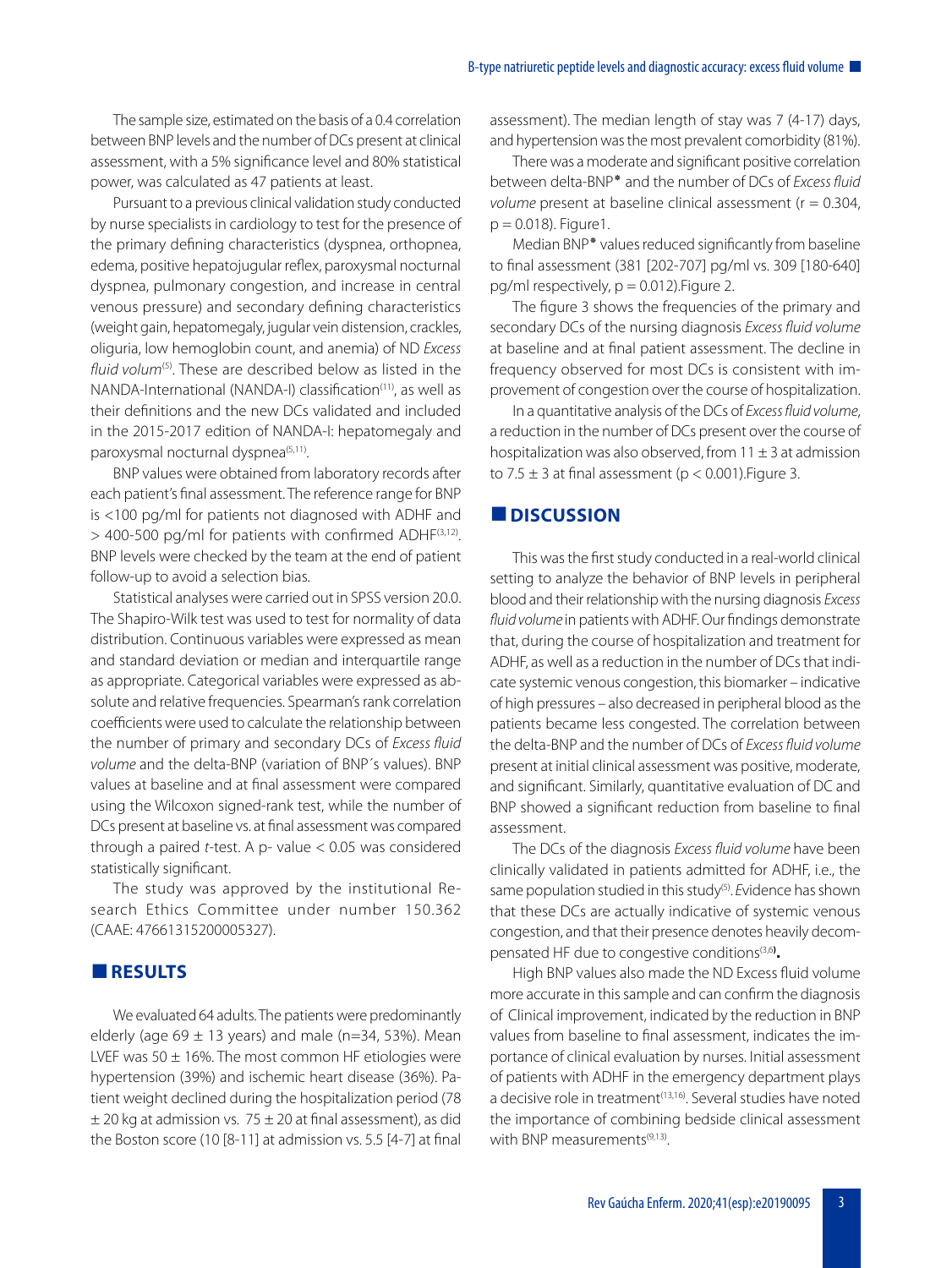

**Figure 1** – Correlation between delta-BNP and the 15 defining characteristics of the nursing diagnosis *Excess fluid volume* (00026) at admission and at final patient assessment. Source: Research data, 2017.

Spearman's rank correlation,  $p = 0.018$ .

٭ B-type natriuretic peptid



B-type natriuretic peptide (admission) B-type natriuretic peptide (final patient assessment)

**Figure 2** – Median BNP٭ values at admission and final assessment Source: Research data, 2017.

 $*$  B-type natriuretic peptide,  $\dagger$  Wilcoxon's test,  $p = 0.012$ .

The results of the present study confirm that nurses can use non-clinical parameters to improve their diagnostic accuracy in patients with HF. Such improvement of diagnostic accuracy allows optimization of nursing interventions, especially in emergency-room settings<sup>[\(3](#page-5-2)[,9](#page-5-8)-10,[17](#page-6-7))</sup>.

A previous study confirmed the importance of clinical assessment performed by nurses, even outside the emergency setting. Clinical assessment of patients with HF performed by specialist nurses was compared to evaluation by cardiologists, and the correlation of both assessments with BNP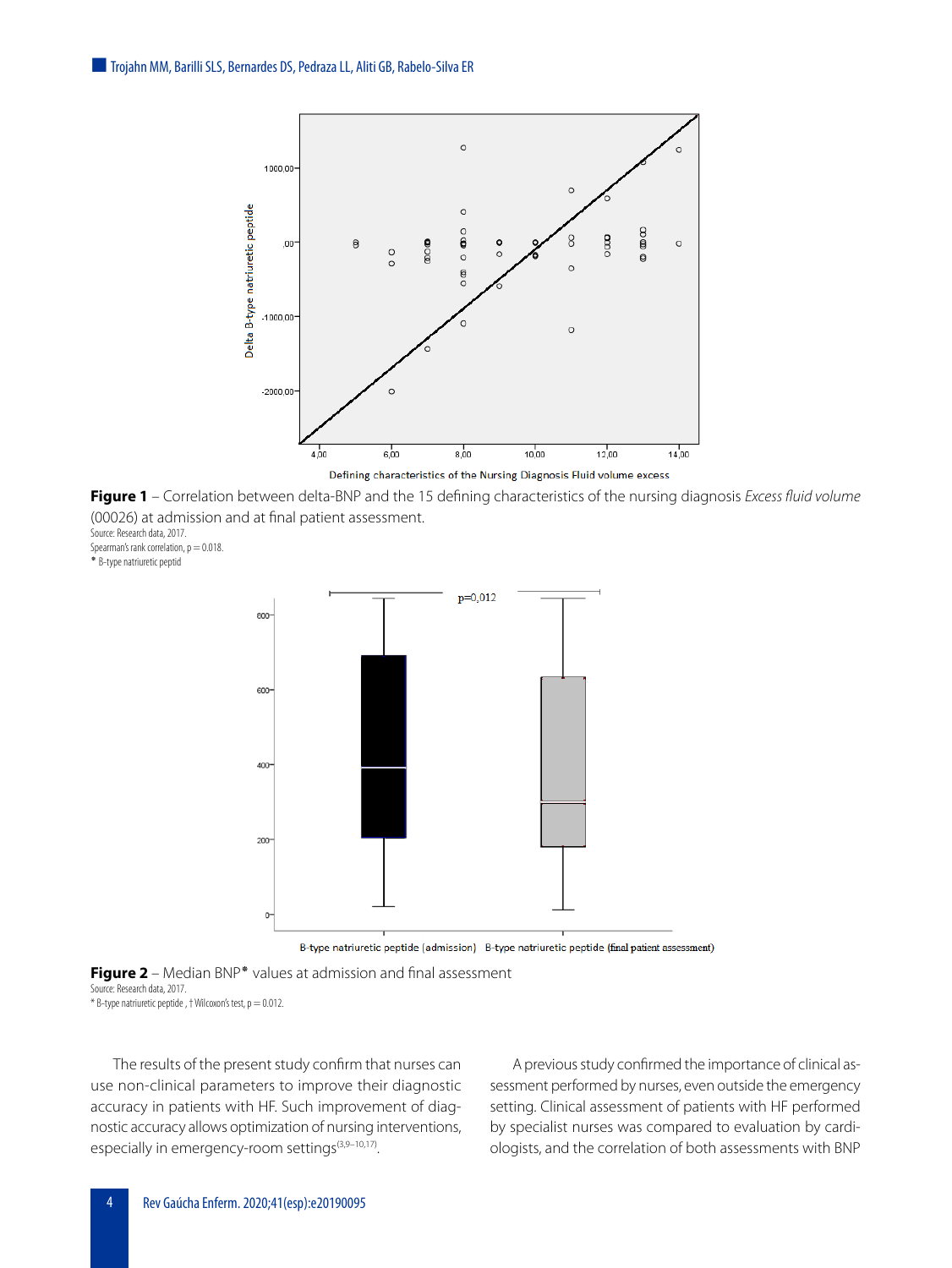

**Figure 3** – Relative frequency of patients with (a) primary and (b) secondary defining characteristics of the nursing diagnosis *Excess fluid volume* at admission and at final patient assessment. Source: Research data, 2017.

levels was analyzed. The authors found that the congestion assessments performed by nurses were similar to those performed by cardiologists, and that both correlated highly with BNP values<sup>([8\)](#page-5-7)</sup>. In the present investigation, we found a moderate, significant correlation between presence of DCs and BNP values, suggesting that congestion of cardiac etiology was indeed present in patients assigned the ND *Excess fluid volume*.

The behavior of BNP levels in relation to the presence of DCs of *Excess fluid volume* (i.e., clinical markers of congestion) has also been confirmed by previous studies, as has the decrease in BNP at discharge in patients who achieve clinical compensation. In a database study of 113 patients with ADHF who achieved compensation (defined as improvement to NYHA class I or II) during hospitalization, BNP levels decreased from 917 pg/ml at admission to 351 pg/ml after treatment. The authors concluded that BNP levels not only reflect the severity of HF and the likelihood of cardiovascular events, but also are representative of better clinical condition<sup>[\(16](#page-6-6))</sup>. Besides the reduction of BNP values which is observed after clinical compensation of congestion, the values measured at discharge have also been a concern of researchers in clinical practice<sup>([16](#page-6-6))</sup>. In a study conducted in Italy, BNP values decreased from admission to discharge, and the authors concluded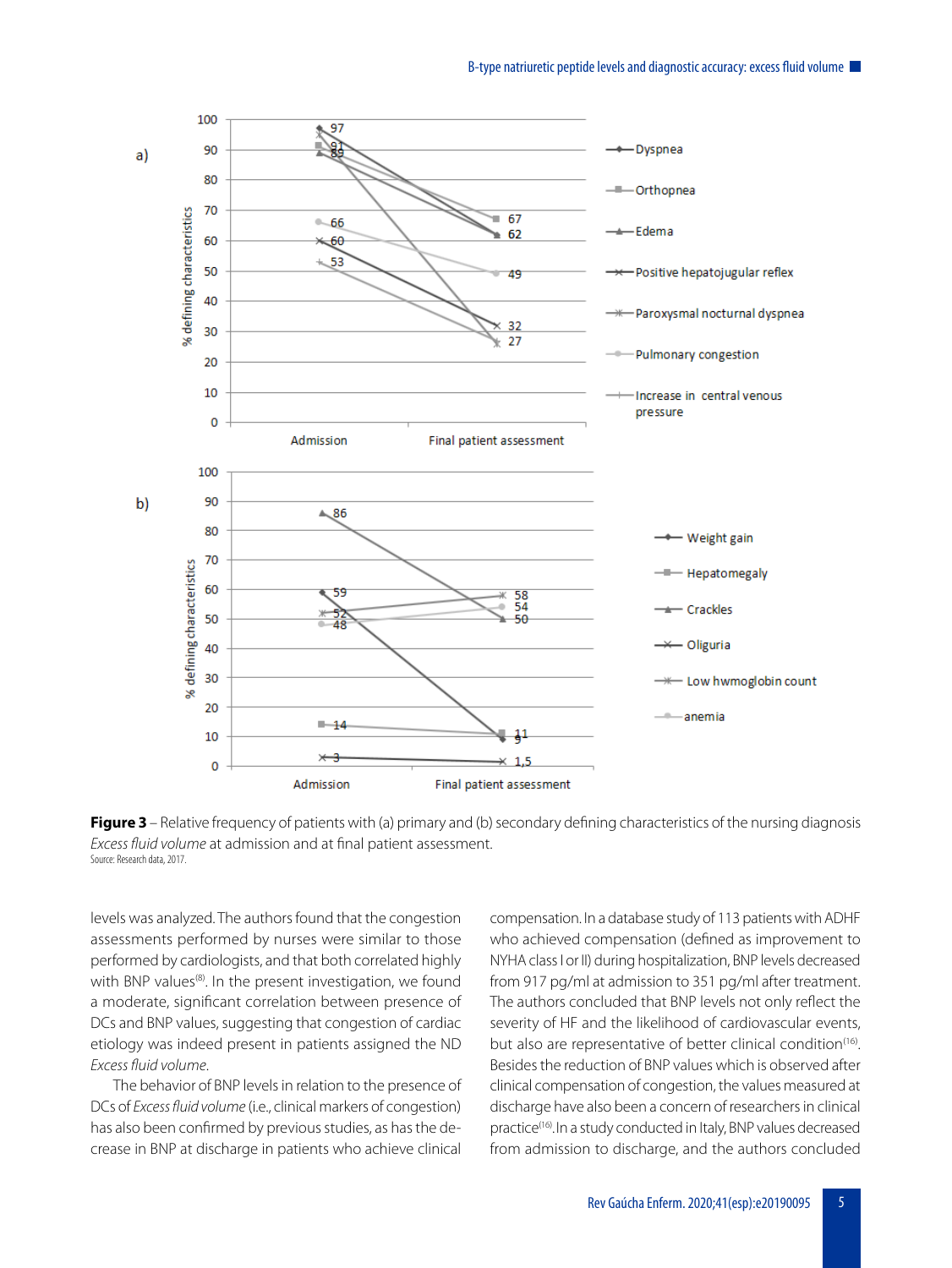that BNP was an independent predictor for 6-month allcause mortality([18\)](#page-6-8) . In addition to the usefulness of BNP for physical examination and degree of congestion of patients, this is also useful for completing the patient's prognosis. In this sense, the nurse has an important role in planning the care plan. Thus, in addition to using this biomarker, nurses can use other key clinical covariates, including worse NYHA, presence of rales and wider QRS duration<sup>[\(10](#page-6-1)[,16\)](#page-6-6)</sup>. .

In the present study, sensitivity and specificity analyses were also performed among the diagnoses established by staff nurses and baseline BNP values. Sensitivity testing revealed that a many nurses established a correct diagnosis when the BNP cutoff value is 413 pg/ml. This indicates that patients with BNP values between 400 and 500 pg/ml are indeed presenting with ADHF, and that non-cardiac causes of congestion can be ruled out<sup>[\(19\)](#page-6-9)</sup>.

Clinical decision-making involves many factors, including experience, understanding scientific evidence, and the patient's profile. The use of BNP for diagnosis, treatment and prognosis is already being included in national and international guidelines<sup>[\(1](#page-5-0)[,3](#page-5-2))</sup>.

The findings of the present study regarding BNP behavior and the state of congestion, as indicated by the DCs of *Excess fluid volume*, show that nurses should consider this biomarker in the different clinical practice scenarios of patients with ADHF. The identification of signs and symptoms of decompensation is essential for decision-making, and clinical examination is paramount. Nevertheless, clinical practice nurses should be familiar with other parameters that may improve diagnostic accuracy.

## **Limitations**

One limitation of the study was that the patients were discharged in less than 24 hours, so the final evaluation and collection of the last BNP was not possible.

# **CONCLUSION**

We conclude that, in patients hospitalized for ADHF, the behavior of BNP in peripheral blood paralleled the DCs of *Excess fluid volume* that indicate clinical congestion; as clinical compensation was achieved, both the frequency and number of DCs and the concentration of BNP decreased.

# **Clinical Implications**

Our findings demonstrate the importance of adding BNP levels to the NANDA-I classification as a DC of the diagnosis *Excess fluid volume*. Use of this biomarker can add accuracy to the clinical assessment of patients suspected of having this diagnosis. Accurate diagnosis, in turn, facilitates the achievement of favorable patient outcomes.

This study demonstrated the feasibility of BNP as another parameter that can be added to practice in order to improve the diagnostic accuracy in patients with HF. The teaching of clinical evaluation should value other parameters that may improve nurses' ability to diagnose. Studies in practice scenarios approximate the translation of knowledge immediately at the end of the research.

# **REFERENCES**

- <span id="page-5-0"></span>1. Rohde LEP, Montera MW, Bocchi EA, Clausell NO,Albuquerque DC. Diretriz Brasileira de Insuficiência Cardíaca Crônica e Aguda. Arq Bras Cardiol. 2018;111(3):436-539 . doi: <https://doi.org/10.5935/abc.20180190>
- <span id="page-5-1"></span>2. Savarese G, Lund LH. Global public health burden of heart failure. Card Fail Rev. 2017;3(1):7-11. doi:<https://doi.org/10.15420/cfr.2016:25:2>
- <span id="page-5-2"></span>3. Ponikowski P, Voors AA, Anker SD, Bueno H, Cleland JGF, Coats AJS, Falk V, et al. 2016 ESC Guidelines for the diagnosis and treatment of acute and chronic heart failure: the Task Force for the diagnosis and treatment of acute and chronic heart failure of the European Society of Cardiology (ESC) developed with the special contribution of the Heart Failure Association (HFA) of the ESC. Eur Heart J. 2016;37(27):2129-200. doi:<https://doi.org/10.1093/eurheartj/ehw128>
- <span id="page-5-3"></span>4. Natella PA, Le Corvoisier P, Paillaud E, Renaud B, Mahé I, Bergmann JF, et al. Long-term mortality in older patients discharged after acute decompensated heart failure: a prospective cohort study. BMC Geriatrics. 2017;17:34. doi: <https://doi.org/10.1186/s12877-017-0419-2>
- <span id="page-5-4"></span>5. Martins QCS, Aliti GB, Linhares JC, Rabelo ER. Excess fluid volume: clinical validation in patients with decompensated heart failure. Rev Latino-Am Enfermagem. 2011;19(3):1-8. doi: [https://doi.org/10.1590/S0104-1169201](https://doi.org/10.1590/S0104-11692011000300013 
) [1000300013](https://doi.org/10.1590/S0104-11692011000300013 
)
- <span id="page-5-5"></span>6. Collins S, Storrow AB, Albert NM, Butler J, Ezekowitz J, Felker GM. Early management of patients with acute heart failure: state of the art and future directions: a consensus document from the Society for Academic Emergency Medicine/Heart Failure Society of America Acute Heart Failure Working Group. J Card Fail. 2015;21(1):27-43. doi: [https://doi.org/10.1016/j.](https://doi.org/10.1016/j.cardfail.2014.07.003) [cardfail.2014.07.003](https://doi.org/10.1016/j.cardfail.2014.07.003)
- <span id="page-5-6"></span>7. Aliti GB, Linhares JC, Linch GF, Ruschel KB, Rabelo ER. [Signs and symptoms in patients with decompensated heart failure: inference of priority nursing diagnoses]. Rev Gaúcha Enferm. 2011;32(3):590-5. Portuguese. doi: [https://](https://doi.org/10.1590/S1983-14472011000300022) [doi.org/10.1590/S1983-14472011000300022](https://doi.org/10.1590/S1983-14472011000300022)
- <span id="page-5-7"></span>8. Sauer J, Rabelo ER, Castro RA, Goldraich L, Rohde LE, Clausell N, et al. Nurses' performance in classifying heart failure patients based on physical exam: comparison with cardiologist's physical exam and levels of N-terminal pro-Btype natriuretic peptide. J Clin Nurs. 2010;19(23-24):3381-9. doi: [https://doi.](https://doi.org/10.1111/j.1365-2702.2010.03403.x) [org/10.1111/j.1365-2702.2010.03403.x](https://doi.org/10.1111/j.1365-2702.2010.03403.x)
- <span id="page-5-8"></span>9. Martindale JL, Wakai A, Collins SP, Levy PD, Diercks D, Hiestand BC, et al. Diagnosing acute heart failure in the emergency department: a systematic review and meta-analysis. Acad Emerg Med. 2016;23(3):223-42. doi: [https://](https://doi.org/10.1111/acem.12878) [doi.org/10.1111/acem.12878](https://doi.org/10.1111/acem.12878)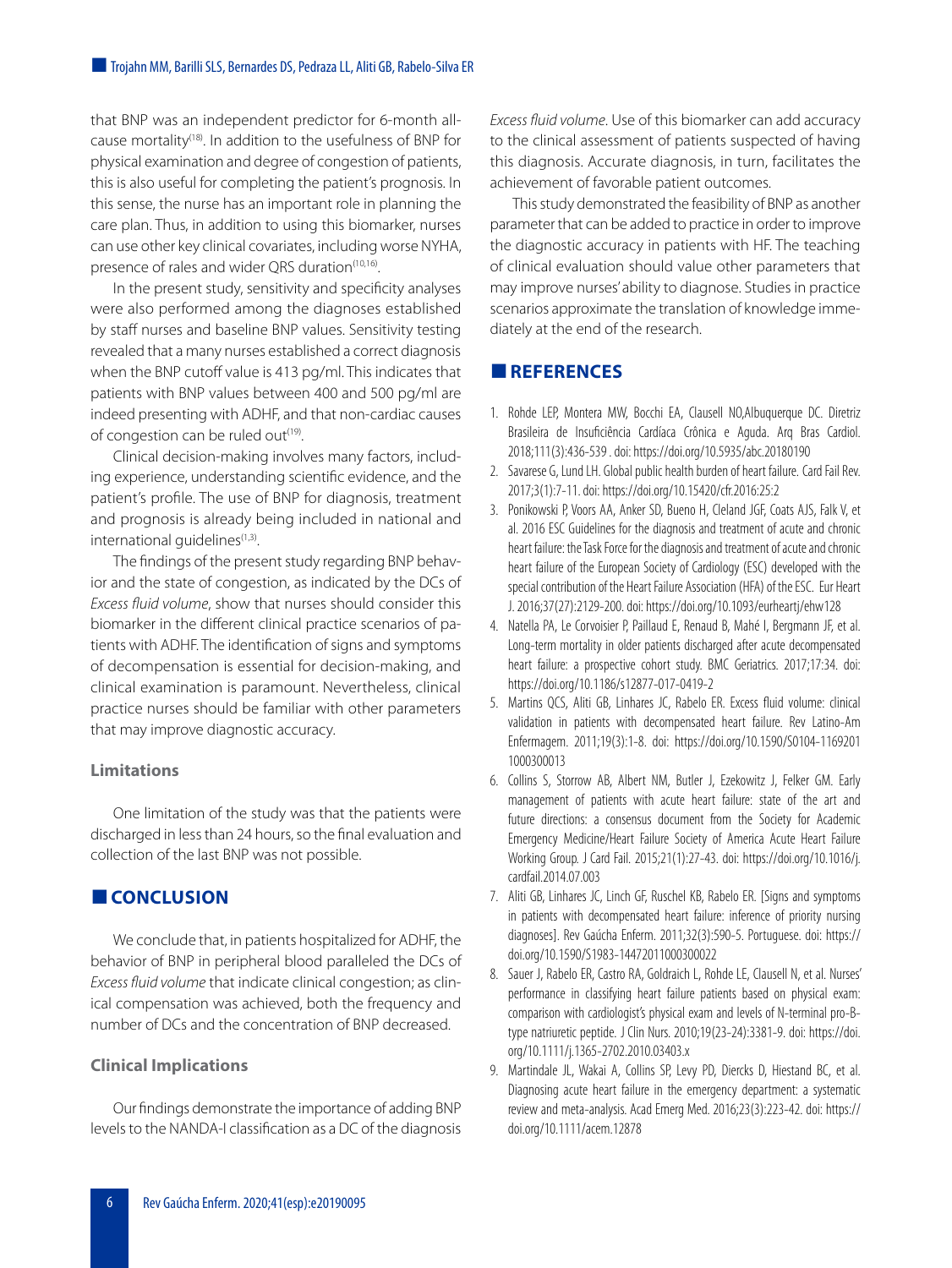- <span id="page-6-1"></span>10. Chen LJ, Hung CL, Yeh HI, Jeng MJ, Su CH, Wu TY, et al. The utilization and prognostic impact of B-type Natriuretic Peptide in hospitalized acute decompensated heart failure in an Asian population. Cardiovasc Disord. 2016;16:178. doi:<https://doi.org/10.1186/s12872-016-0342-z>
- <span id="page-6-0"></span>11. Herdman TH, Kamitsuru S, editors. NANDA International nursing diagnoses: definitions & classification, 2015-2017. 10<sup>th</sup> ed. Oxford: Wiley-Blackwell; 2014.
- <span id="page-6-2"></span>12. Francis G, Felker G, Tang W. A test in context critical evaluation of natriuretic peptide testing in heart failure. J Am Coll Cardiol. 2016;67(3):330-7. doi: <https://doi.org/10.1016/j.jacc.2015.10.073>
- <span id="page-6-3"></span>13. Roberts E, Ludman AJ, Dworzynski K, Al-Mohammad A, Cowie MR, McMurray JJV, et al. The diagnostic accuracy of the natriuretic peptides in heart failure: systematic review and diagnostic meta-analysis in the acute care setting. BMJ. 2015;350:h910. doi:<https://doi.org/10.1136/bmj.h910>
- <span id="page-6-4"></span>14. Carlson KJ, Lee DCS, Goroll AH, Leahy M, Johnson RA. An analysis of physicians' reasons for prescribing long-term digitalis therapy in outpatients. J Chron Dis. 1985;38(9):733-9. doi: [https://doi.org/10.1016/0021-9681](https://doi.org/10.1016/0021-9681(85)90115-8
) [\(85\)90115-8](https://doi.org/10.1016/0021-9681(85)90115-8
)
- <span id="page-6-5"></span>15. Yanci CW, Jessup M, Bozkurt B, Butler J, Casey Jr DE, Colvin MM, et al. 2017 ACC/AHA/HFSA focused update of the 2013 ACCF/AHA Guideline for the Management of Heart Failure: a report of the American College of Cardiology/ American Heart Association Task Force on Clinical Practice Guidelines and the Heart Failure Society of America. Circulation. 2017;136(6):e137-61. doi: <https://doi.org/10.1161/CIR.0000000000000509>
- <span id="page-6-6"></span>16. Fukuda H, Suwa H, Nakano A, Sakamoto M, Imazu M, Hasegawa T, et al. Non-linear equation using plasma brain natriuretic peptide levels to predict cardiovascular outcomes in patients with heart failure. Sci Rep. 2016;6:37073. doi:<https://doi.org/10.1038/srep37073>
- <span id="page-6-7"></span>17. Omar HR, Guglin M. A single BNP measurement in acute heart failure does not reflect the degree of congestion. J Crit Care. 2016;33:262-5. doi: [https://doi.](https://doi.org/10.1016/j.jcrc.2016.02.023) [org/10.1016/j.jcrc.2016.02.023](https://doi.org/10.1016/j.jcrc.2016.02.023)
- <span id="page-6-8"></span>18. De Vecchis R, Ariano C, Giandomenico G, Di Maio M, Baldi C. Change of serum BNP between admission and discharge after acute decompensated heart failure is a better predictor of 6-month all-cause mortality than the single BNP value determined at admission. J Clin Med Res. 2016;8(10):737-42. doi: [https://doi.](https://doi.org/10.14740/jocmr2691w) [org/10.14740/jocmr2691w](https://doi.org/10.14740/jocmr2691w)
- <span id="page-6-9"></span>19. Feola M, Testa M, Leto L, Cardone M, Sola M, Rosso GL. Role of galectin-3 and plasma B type-natriuretic peptide in predicting prognosis in discharged chronic heart failure patients. Medicine (Baltimore). 2016;95(26):401-4. doi: [https://](https://doi.org/10.1097/MD.0000000000004014) [doi.org/10.1097/MD.0000000000004014](https://doi.org/10.1097/MD.0000000000004014)

## **Acknowledgment:**

Research and Events Incentive Fund of the Hospital de Clínicas de Porto Alegre (FIPE-HCPA)

# **E** Corresponding author:

Eneida Rejane Rabelo da Silva E-mail: eneidarabelo@gmail.com

### **Associate editors:**

Juliana Petri Tavares Cecília Helena Glanzner

**Editor-in-chief:** Maria da Graça Oliveira Crossetti

Received: 04.10.2019 Approved: 09.06.2019